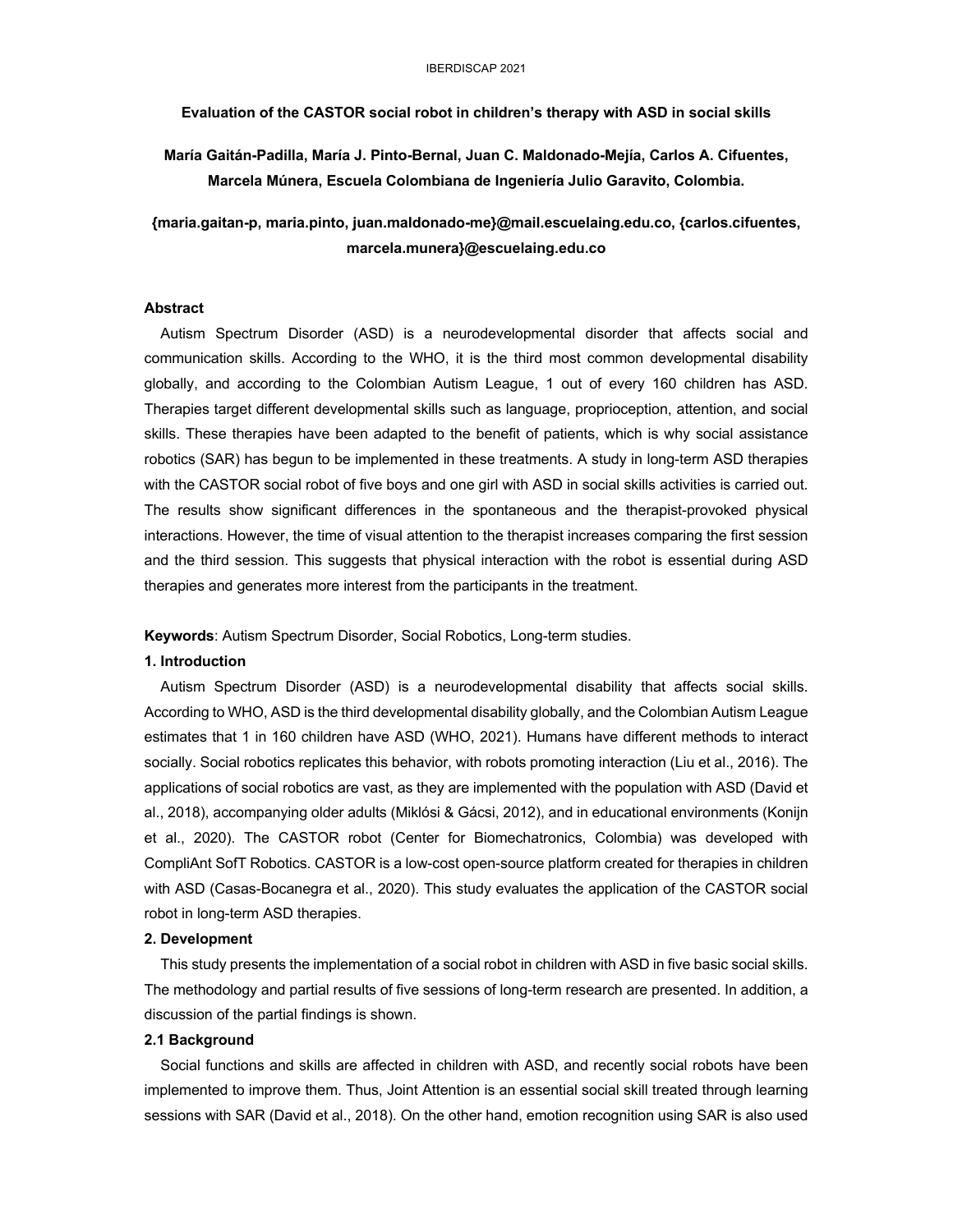(Conti et al., 2019). SAR is implemented to recognize moods with images, and an increasing behavior in emotion recognition was found. Another skill is physical imitation with object manipulation with the commercial robot NAO (SoftBank Robotics, France), a high-cost robot highly used in ASD therapies (Petric et al., 2017). Long-term studies have been conducted, such as (Pakkar et al., 2019) and (Scassellati et al., 2018) implemented at home in uncontrolled environments for one month, both using games to motivate children to perform their therapies. In these works, the robot used is Kiwi (University of Southern California, United States), a low-cost robot made by 3D printing.

## **2.2 Problem statement**

 Considering the limitations found in validating the impact and performance of low-cost social robotics in the long term, we propose a study implementing this technology in therapies for children with ASD for two months to validate the use of the CASTOR social robot.

#### **2.3 Method**

A total of 6 subjects diagnosed with ASD linked to the Howard Gardner Clinic (5 boys, 1 girl, 11.66  $\pm$ 2.49 years) participated in the study. All legal representatives of the individuals were informed about the scope and purpose of the study, and consent was obtained from each of them. The ethics committee has approved this project of the Colombian School of Engineering. The study consists of 8 weeks; however, the results of the first five sessions of 20 to 30 minutes per participant are presented.

 The study is conducted in 4 phases, the familiarization, the pre-test, the use of the CASTOR robot, and the post-test. The familiarization stage is a session where free interaction with the robot is performed. The pre-test stage is a therapy session conducted without the robot and in which the participants are classified into the four levels of functionality. The use stage is when the CASTOR robot is implemented evaluating 12 variables: seven variables scored by the therapists of speech therapy, psychology, occupational therapy and physiotherapy(Focused Attention (FA), Following Instructions (FI), Working Memory (WMP), Emotion Identification (EI), Physical and Verbal Imitation (PI\_VI), Emotional Response (ER) and Performance (P)), two visual attention time variables (time of visual attention to the robot (RT) and time of visual attention to the therapist (TT)), and three physical interactions variables (Spontaneous Physical Interactions (SPI), Robot-provoked Physical Interactions (RPI) and Therapist-provoked Physical Interactions (TPI)). The post-test stage is a therapy session conducted without the CASTOR robot to evaluate the children's final progress in their performance and social skills. This stage will be completed at the end of the eight weeks of application.

 The Shapiro-Wilk test and the Wilcoxon Mann Whitney test were applied to the 12 variables to determine normality and significant differences.

# **2.4 Results**

 The Shapiro-Wilk test showed that not all the results had a normal distribution. Then the WMW test was performed to demonstrate significant differences over time, in which no significant differences were obtained in the variables scored by the therapist involved in each session.

 On the other hand, the physical interaction results show significant differences over time. These results are shown in Figure 1. Spontaneous interaction with the CASTOR robot increased when comparing session 1 with session 3 ( $p = 0.05$ ) and session 1 with session 5 ( $p = 0.04$ ). In addition, an increase in therapist-elicited interaction was obtained between session one and session 3 ( $p = 0.04$ ). In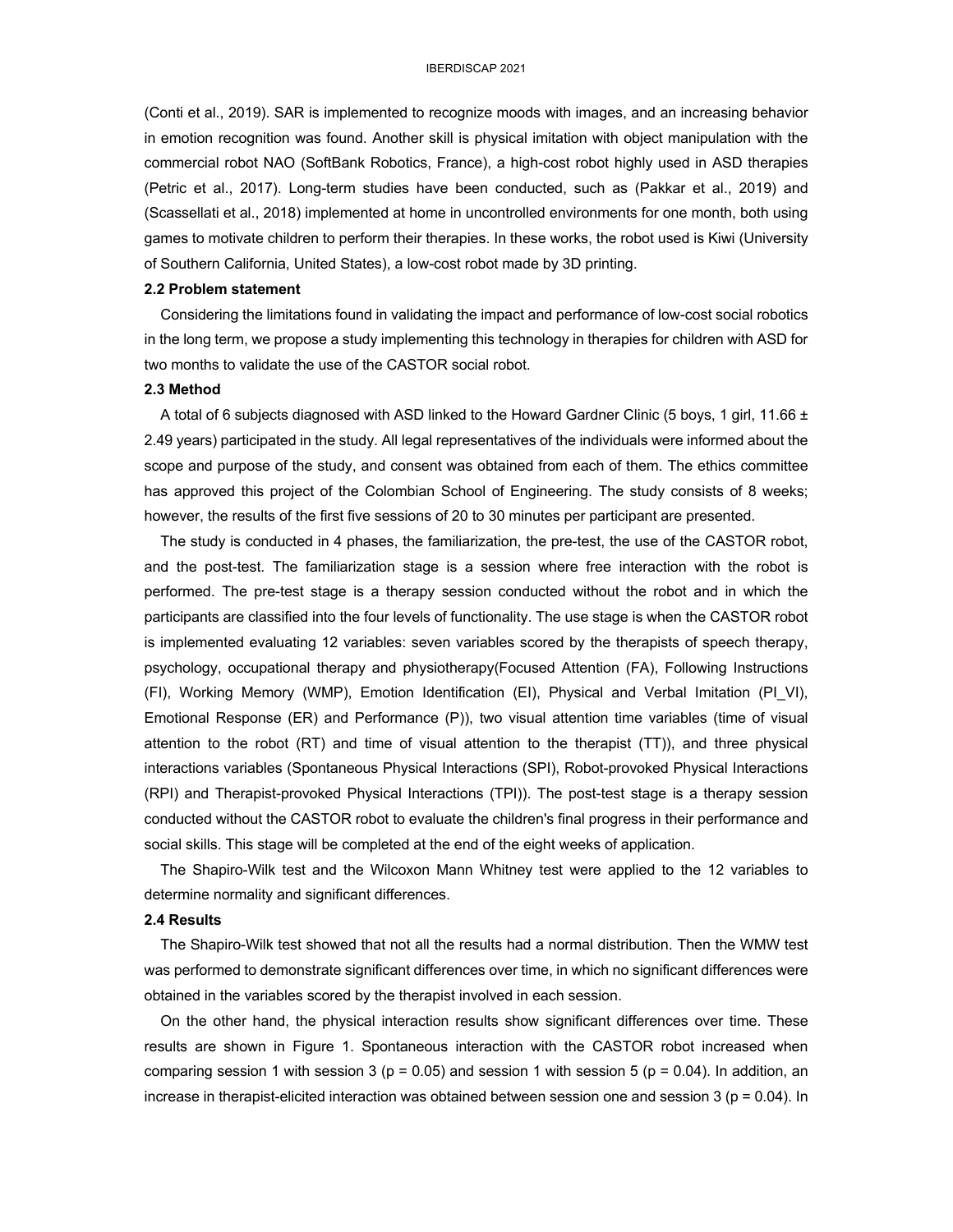this case, the number of spontaneous interactions is higher than the rest from the second session onwards.

**Figure 1.** *Spontaneous Physical Interaction (SPI), Therapist-Prompted Physical Interaction (TPI), and Robot-Prompted Physical Interaction (RPI).*



**Figure 2.** *Visual attention time variables during the five therapy sessions. Time of visual attention to the robot (RT) and time of visual attention to the therapist (TT).*



 Finally, the time variables evaluated in percentage show an increase in the time of visual attention to the therapist between session one and session 3 ( $p = 0.02$ ). These results are shown in figure 2.

# **2.5 Discussion**

 In these partial results, differences are seen between sessions, demonstrating progress over time in some variables; spontaneous physical interaction has increased for session three and session 5, indicating the motivation and comfort of the participants towards the sessions with the CASTOR robot. Social robots have previously been found to motivate participants to perform their therapies at home within a month (Pakkar et al., 2019), as seen in this partial analysis. In addition, attention time to the